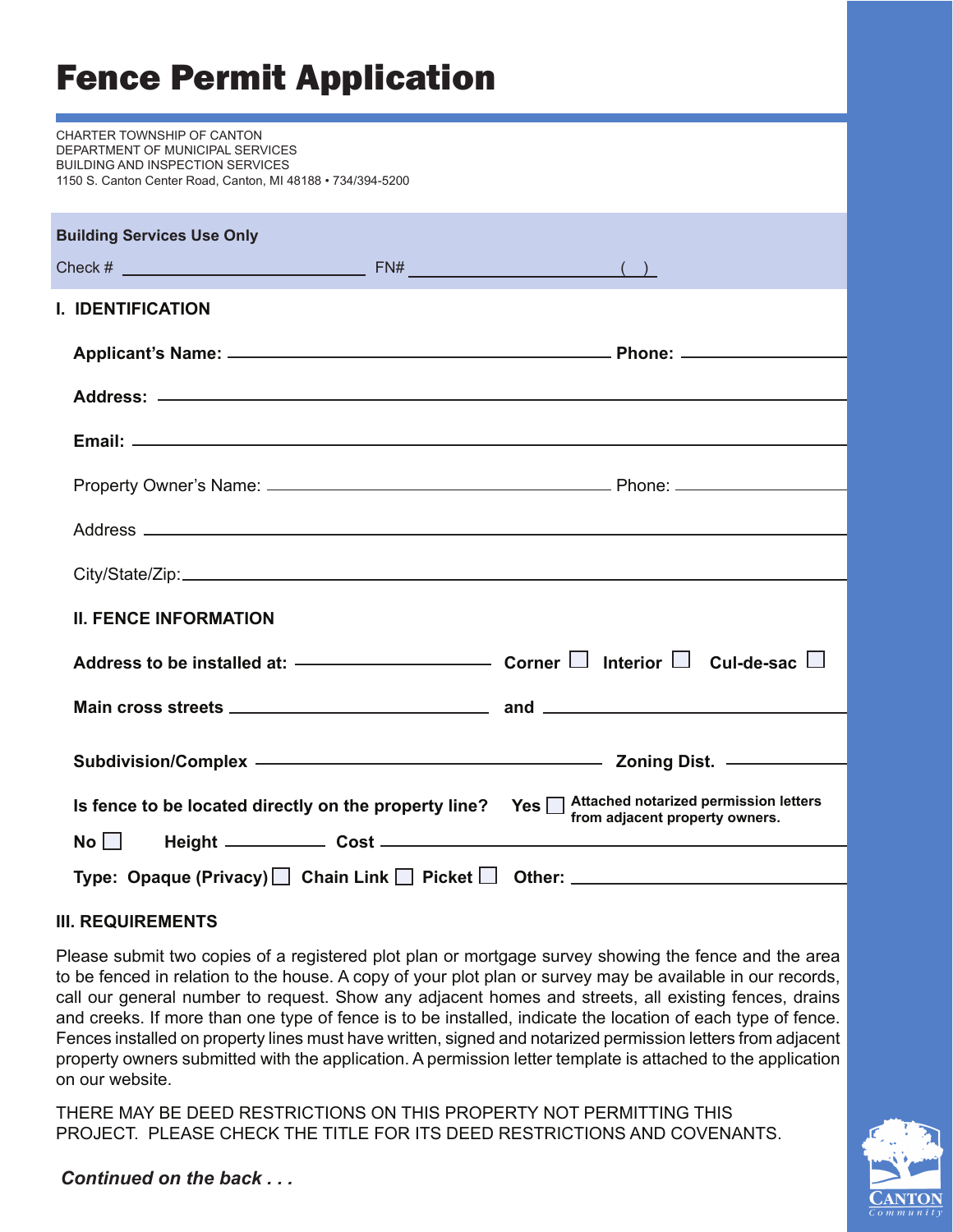## Fence Permit Application Page 2

#### **IV. VALIDATION**

 I hereby certify that the proposed work is authorized by the Owner of Record and that I have been authorized by the owner to make this application as his authorized agent.

| <b>V. BUILDING SERVICES REVIEW</b>       |  |                                     |  |
|------------------------------------------|--|-------------------------------------|--|
| $HOA/ACC$ attached $\Box$ Yes $\Box$ N/A |  | ADMINISTRATIVE FEE: _______________ |  |
| APPROVED FOR PERMIT:                     |  |                                     |  |
|                                          |  |                                     |  |
|                                          |  |                                     |  |
|                                          |  |                                     |  |
|                                          |  |                                     |  |
|                                          |  |                                     |  |

### *Completing a fence permit application . . . .*

- 1. Fill out the application completely. If requested information is not applicable, please note N/A. Also, be sure to indicate the zoning district. Zoning is available using the property search feature on our CityView Portal: https://emsd.canton-mi.org/cityviewportal
- 2. Attach a drawing that shows the following (at a minimum):
	- The location of the fence in relation to the house and property lines.
	- All streets adjacent to the property.
	- All abutting fences on adjacent property.
	- The height and material of the proposed fencing.
	- Homes adjacent to the subject property must be shown, including which direction they face.
	- Vacant or other property uses that are adjacent to the property. HOA approval letter (if applicable). Check your deed restriction and covenant documents.

*• Most regulations regarding fences can be found in Ordinance, Article V. Section 78. Copies are available through Building and Inspection Services.*

*• It is important to check if there are subdivision covenants and restrictions that might apply to the property and the fence locations.*

*• For questions regarding fences, please call 734/394-5200 between 8:30 - 9:30 a.m., and between 4:00 - 4:00 p.m.*